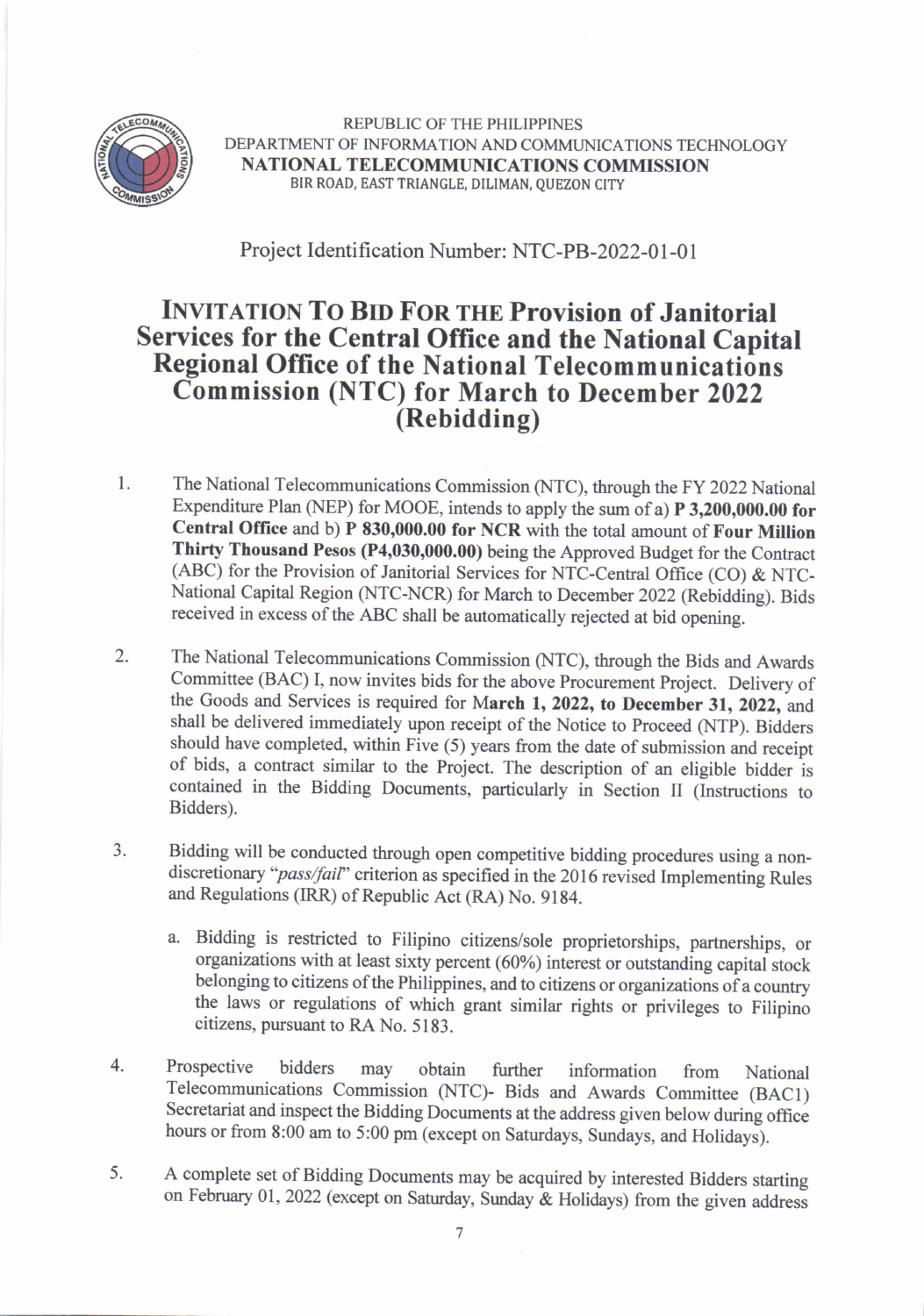and website(s) below, and upon payment of the applicable fee for the Bidding Documents, pursuant to the latest Guidelines issued by the GPPB, in the amount of Five Thousand Pesos 5,000.00. The Procuring Entity shall allow the bidder to present its proof of payment for the fees in person

It may also be downloaded free of charge from the website of the Philippine Government Electronic Procurement System (PhilGEPS) and the website of the National Telecommunications Commission (NTC), provided that Bidders shall pay the applicable fee for the Bidding Documents not later than the submission of the bids.

6. The National Telecommunications Commission (NTC) will hold a Pre-Bid Conference on February 09, 2022, at 2:00 P.M through Hybrid Conference via Zoom Application and Face-to-Face to be held at the 4/F NTC Multipurpose Hall, NTC Bldg., BIR Road, East Triangle, Diliman, Quezon City as a precautionary measure to reduce the transmission of Covid-19, which shall be open to all prospective bidders.

All prospective bidders are advised to contact the BAC Secretariat through email at  $\frac{\text{bac1}(\partial \text{ntc.gov}, \text{ph}}{\text{or landline no}}$ . (2) 8924-3734 / 8924-4006, in advance or prior to the scheduled procurement activity, to confirm attendance and to get the log-in details for the zoom application meeting.

Bids must be duly received by the BAC Secretariat through manual submission at the office address indicated below on or before 2:00 P.M of February 21, 2022, at NTC Building, BIR Road, East Triangle, Diliman, Quezon City. 7.

## Late bids shall not be accepted.

- All Bids must be accompanied by a bid security in any of the acceptable forms and in the amount stated in ITB Clause 14. 8.
- The bid opening shall be on February 21, 2021, at 2:00 P.M at the given address below and via Zoom Application. For the Zoom Application Meeting password, kindly email the BAC Secretariat at bacl@ntc.gov.ph or contact us at (2) 8924-37-34 / 8924-4006. 9.

Bidders who are physically present during the opening may view and participate in the activity through videoconferencing in a designated area inside the NTC premises.

Bids will be opened in the presence of the bidders' representatives who choose to attend the activity.

The National Telecommunications Commission (NTC) reseryes the right to reject any and all bids, declare a failure of bidding, or not award the contract at any time prior to contract award in accordance with Sections 35.6 and 4l of the 2016 revised IRR of RA No. 9184, without thereby incurring any liability to the affected bidder or bidders. 10.